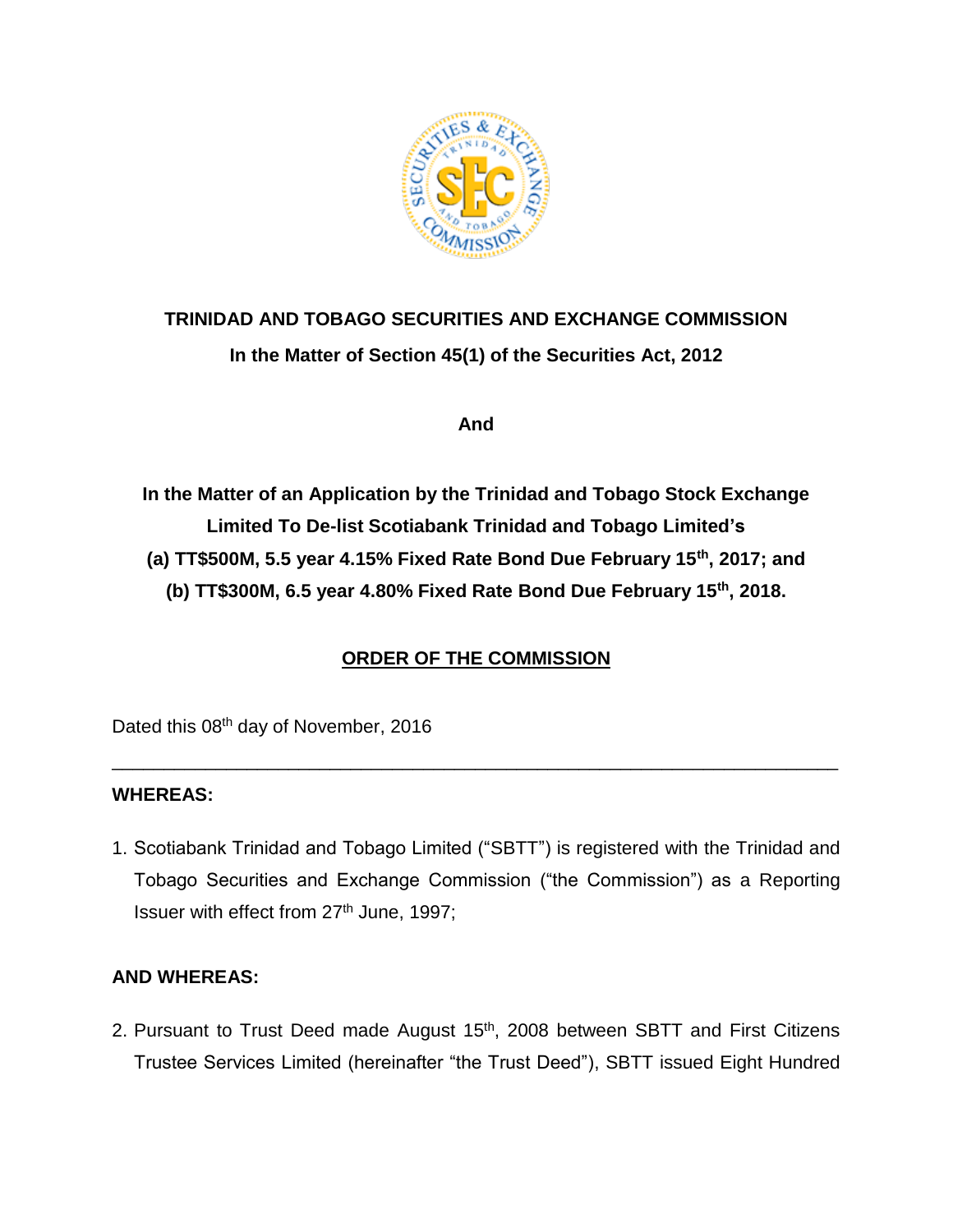Million Trinidad and Tobago Dollars (TT\$800,000,000.00) Fixed Rate Bonds in two series, namely Series A Bonds and Series B Bonds;

- 3. Series A Bonds represented Five Hundred Million Trinidad and Tobago Dollars (TT\$500M), 5.5 year 8.35% Fixed Rate Bond Due February 15th , 2014 and Series B Bonds represented Three Hundred Million Trinidad and Tobago Dollars (TT\$300M), 6.5 year 8.45% Fixed Rate Bond Due August 15<sup>th</sup>, 2015 (hereinafter individually called "the Series A Bonds" and "the Series B Bonds" respectively and together called "the Bonds");
- 4. On June 4<sup>th</sup>, 2010 the Bonds were listed on the Trinidad and Tobago Stock Exchange Limited's (hereinafter referred to as "TTSE's" or "the Exchange's") Official List;
- 5. By virtue of Deed of Variation dated December 14<sup>th</sup>, 2011 between SBTT and First Citizens Trustee Services Limited, and consented to by bondholders, the Trust Deed was amended, inter alia:
	- a. to defer SBTT's right to give notice to bondholders to pre-pay the Bonds in full on February  $15<sup>th</sup>$ , 2012 to February 15<sup>th</sup>, 2015.
	- b. to require each bondholder on or before the December 2<sup>nd</sup>, 2011 to either require SBTT to redeem all Bonds held by them thereby repaying the principal sum with interest and a redemption fee or to surrender all bonds held by them and accept restated bonds of same principal and terms of the Trust Deed as amended.
	- c. to extend the maturity date of Series A Bonds from February 15<sup>th</sup>, 2014 to February 15<sup>th</sup>, 2017 and also Series B Bonds from August 15<sup>th</sup>, 2015 to February 15th , 2018.
	- d. to reduce the interest rate payable on Series A Bonds from eight point three five per cent (8.35%) per annum to four point one five percent (4.15%) per annum.
	- e. to reduce the interest rate payable on Series B Bonds from eight point four five per cent (8.45%) per annum to four point eight zero percent (4.80%) per annum.
- 6. By virtue of said amendments to the Trust Deed the Bonds were suspended from trading on the Official List of the TTSE on December 21<sup>st</sup>, 2011;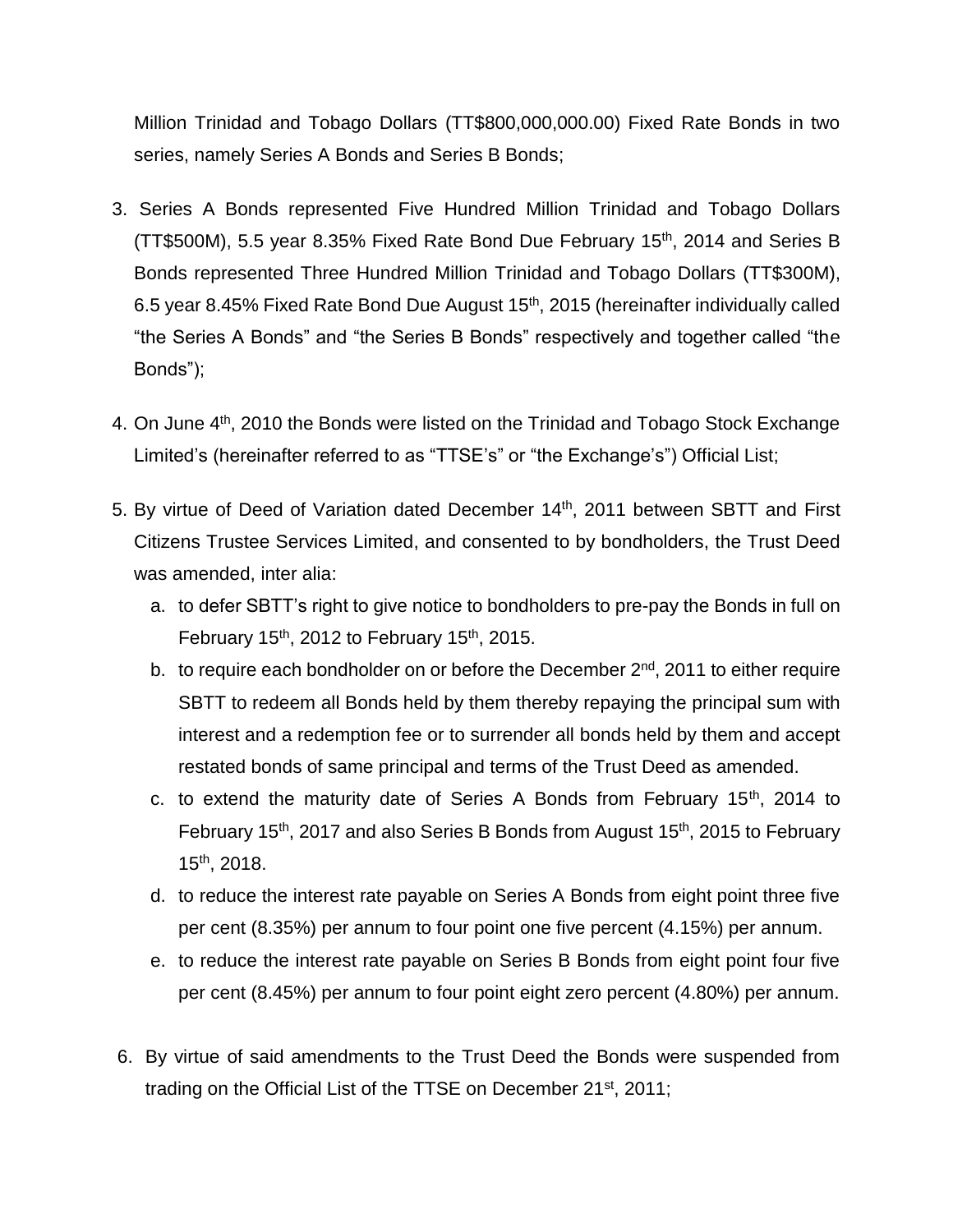- 7. Reissued Bonds were made available for trading on the Official List of the TTSE on February, 23rd, 2012. Reissued Bonds refers herein to (a) Five Hundred Million Trinidad and Tobago Dollars TT\$500M, 5.5 year 4.15% Fixed Rate Bond Due February 15th, 2017; and (b) Three Hundred Million Trinidad and Tobago Dollars TT\$300M, 6.5 year 4.80% Fixed Rate Bond Due February 15th, 2018;
- 8. On February 15<sup>th</sup>, 2015, by virtue of condition 7(d) of the Trust Deed as amended, SBTT elected to exercise its right to pre-pay the Reissued Bonds in full;
- 9. By letter dated April 21<sup>st</sup>, 2015, SBTT confirmed that all registered investors of the Reissued Bonds were repaid in full, and the Reissued Bonds duly cancelled;
- 10.By virtue of SBTT's pre-payment in full to all Bondholders, the Reissued Bond's registration on the TTSE is no longer effective in accordance with TTSE Rule 401(4) (d), rendering it untradeable on the Exchange;
- 11. The TTSE, by way of letter dated June 10<sup>th</sup>, 2015, submitted an application to the Commission to approve the de-listing of the Reissued Bonds pursuant to section 45 (1) of the Act;
- 12. By letter dated June 10<sup>th</sup>, 2015, the TTSE submitted the prescribed fee for the delisting Order and a "Statement of Substance and Purpose" giving the undertaking that there have been no breaches of the rules of the TTSE, or its Listing Agreement; and
- 13.In accordance with the delegated authority granted by the Board of Commissioners to the Chief Executive Officer pursuant to the Consolidated Delegation of Power Order dated July 27<sup>th</sup>, 2016, the Chief Executive Officer approved the de-listing of the Reissued Bonds effective September 29th, 2016.

#### **AND UPON:**

14. The Board of Commissioners being satisfied that the conditions set out in Section 45(2) of the Act have not been breached.